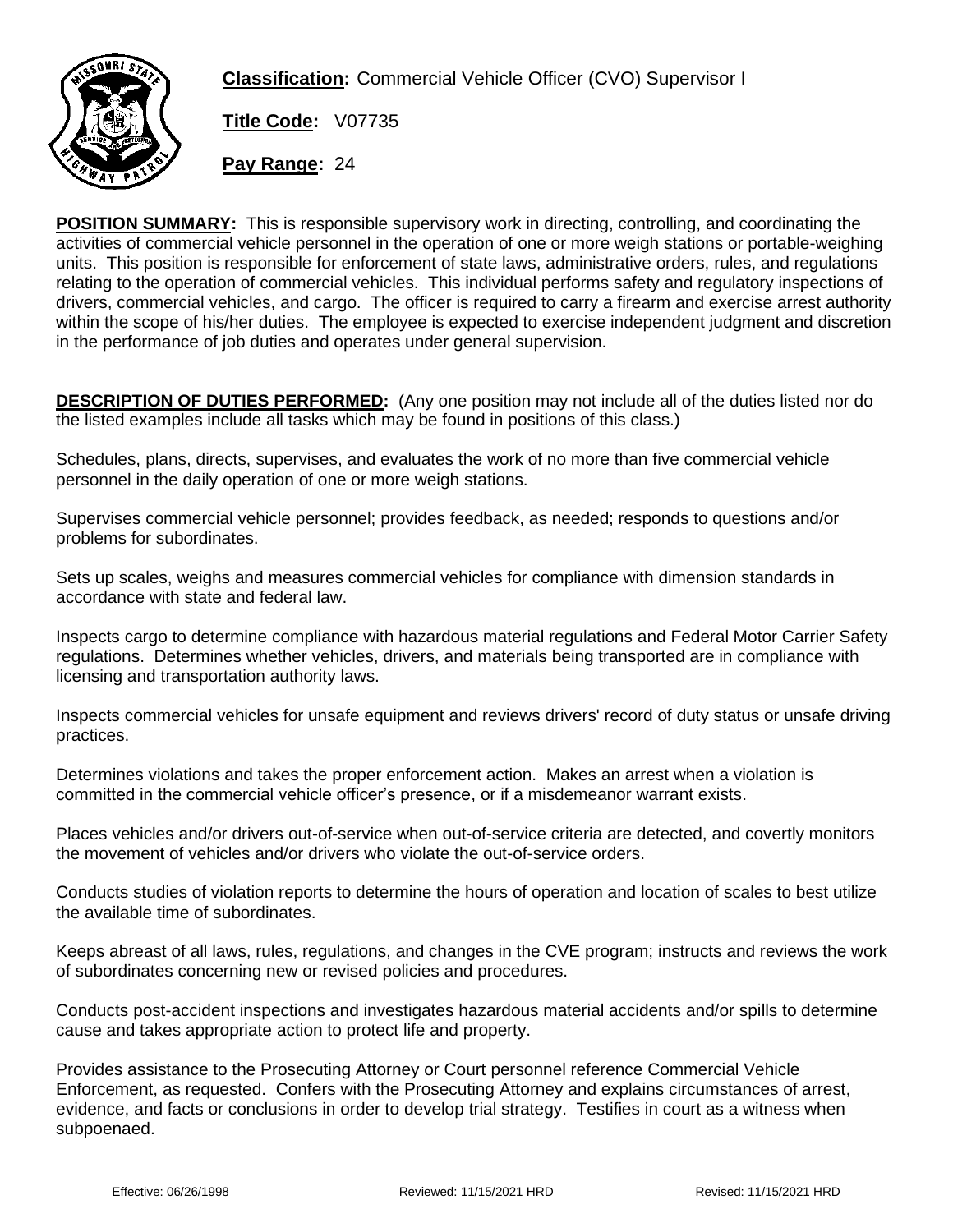Represents the Division at various special events, meetings, and conferences. Provides presentations to schools, public service organizations or other interested groups. Disseminates brochures and/or other materials pertaining to Commercial Vehicle Enforcement and answers questions.

Deals with a variety of individuals, in person and over the telephone, within and outside the department (e.g., other law enforcement personnel; local, state, and federal government officials; elected officials; prosecuting attorneys; trucking industry personnel; general public; etc.) to interpret and explain provisions of the state and Federal Motor Carrier Safety laws, rules, and regulations the Commercial Vehicle Officers are authorized to enforce.

Maintains assigned equipment in appropriate condition; arranges for repairs when malfunctions occur.

Administers preliminary breath tests to commercial vehicle drivers suspected of operating while drinking or under the influence of alcohol; identifies and safeguards all types of property and evidence according to the Evidence Procedural Manual and or General Orders.

Communicates appropriate information to superior officers about commercial vehicle enforcement and/or related patrol activities to keep them apprised of accomplishments, problems, trends, etc.

Plans, coordinates, and/or assigns subordinates' work activities in order to maintain efficient and effective commercial vehicle enforcement, meets CVE division needs, satisfies requests and promotes public relations by considering priorities, available manpower, workload, and specific work specialties of subordinates.

Performs a variety of administrative duties (e.g., maintains employee time records, approves/disapproves leave requests, approves and forwards expense reports, conducts performance evaluations, and handles personnel problems associated with subordinates).

Completes written reports on CVE activities; reviews and edits written reports submitted by subordinates in order to ensure completeness, clarity, accuracy, legibility, and be aware of subordinates' activities; maintains records and files.

Compiles and maintains records (e.g., arrest or warning record, inspectors' daily reports, weigh station hours of operation, employees' attendance records, monthly activity reports, schedule of 28-day work period record, etc.) created by personnel within assigned weigh stations.

Reviews periodicals, federal regulations, and operations manuals in order to maintain current knowledge in the CVE field (e.g., hazardous materials, interstate and intrastate trucking requirements, commercial driver's license requirements, waste truck requirements, etc.); ensures that changes are communicated to appropriate staff via channels.

Interprets and explains the provisions of the state and federal Motor Carrier Safety laws, rules, and regulations reference enforcement via in-person and telephone inquiries from commercial operations, terminal personnel, and the motoring public.

Serves as an expert in commercial vehicle enforcement by providing technical assistance to the Prosecuting Attorney or Court Officials reverence CVE; testifies in court as an expert witness, as requested.

Determines whether vehicles, drivers, and materials being transported are in compliance with Licensing and Transportation Authority Laws; issues and collects fees for fuel tax and reciprocity trip permits.

Assists disabled/stranded motorists when necessary.

Performs building and grounds maintenance (e.g., mows lawn, mops floor, paints trim, removes trash, etc.) as necessary to keep a professional appearance of the inspection facilities.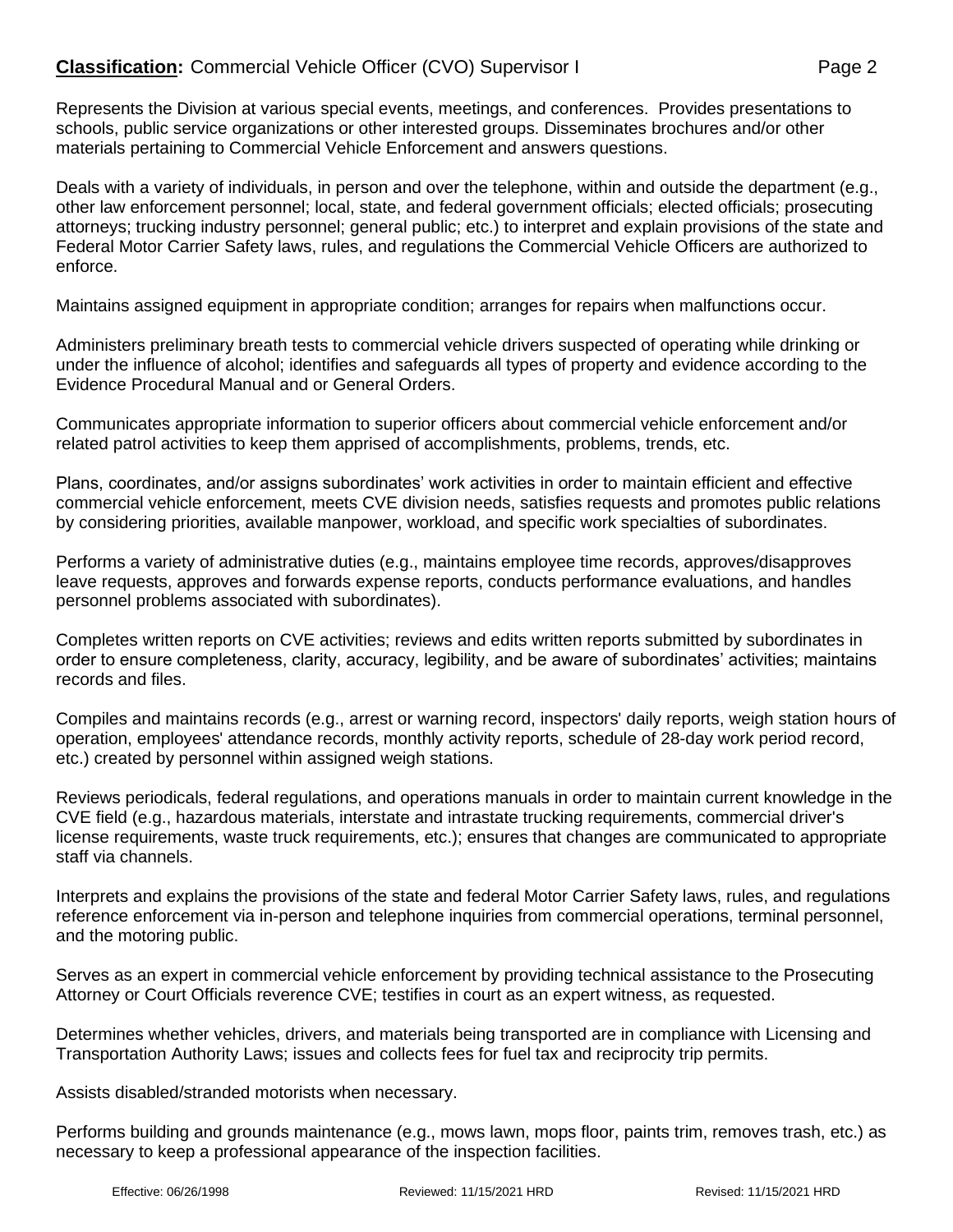Attends training as required by the Commercial Vehicle Enforcement Division; assists with teaching various CVE classes.

May be notified to report for work on short notice to facilitate commercial vehicle accident investigation or handle other related emergencies.

Performs job-related travel as assigned.

Performs other related duties as assigned.

**REQUIRED KNOWLEDGE, SKILLS, AND ABILITIES:** Thorough knowledge of Patrol policies and procedures to include, but not limited to, commercial vehicle enforcement.

Thorough knowledge of the techniques, practices, procedures, and equipment used in Commercial Vehicle Enforcement.

Thorough knowledge of the laws and regulations that govern the operation and use of commercial vehicles.

Thorough knowledge of hazardous/radioactive materials as they pertain to commercial vehicle enforcement and exercise the proper safety procedures in dealing with same.

Some knowledge of the basic principles and practices of supervisory techniques.

Ability to communicate in English clearly and concisely, both orally and in writing.

Ability to conduct level one driver and vehicle safety inspections on commercial vehicles to ensure compliance with state and federal laws and regulations.

Ability to operate a Patrol vehicle in accordance with Missouri State Highway Patrol policy and State of Missouri Statutes.

Ability to utilize problem-solving skills, exercise judgment, and make decisions in performing job duties.

Ability to plan, direct, and supervise the work of others.

Ability to detect unsafe equipment on vehicles and to take the appropriate corrective action.

Ability to inspect documents associated with the commercial motor vehicle industry and detect fraud and/or forgery.

Ability to practice the safety procedures involved in administering first aid and dealing with body fluid and/or blood-borne pathogens.

Ability to deal with a wide variety of individuals in potentially hostile situations in a professional, patient, and efficient manner.

Ability to gather, assemble, correlate, and analyze facts to be incorporated into a report of commercial vehicle inspection results and enforcement action(s) taken.

Ability to comprehend, communicate, and enforce state and federal laws and regulations governing commercial vehicles with firmness, tact, and impartiality.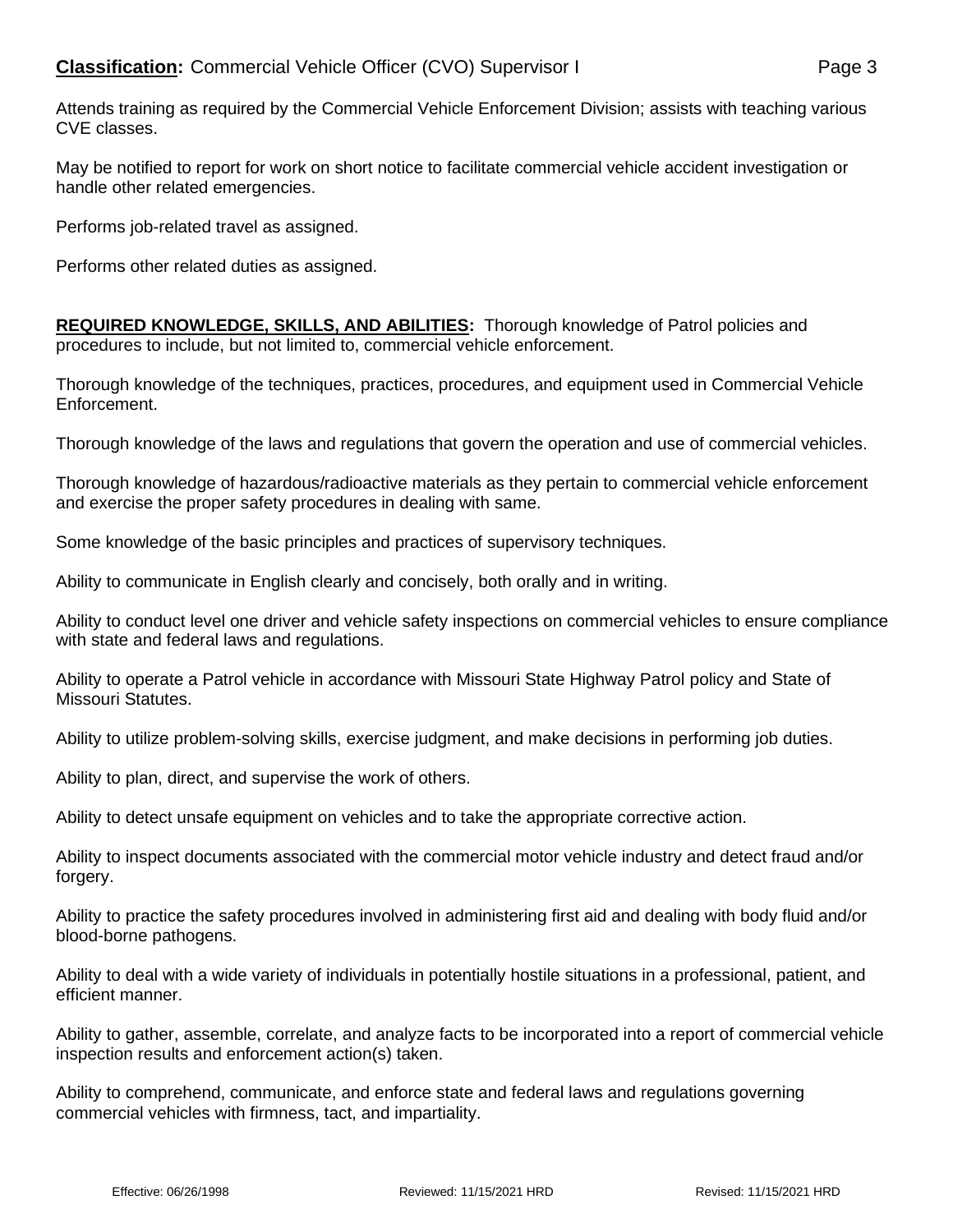## **Classification:** Commercial Vehicle Officer (CVO) Supervisor I Page 4

Ability to operate assigned departmental vehicle at a high rate of speed as needed and under varying, stressful conditions to apprehend violators and respond to emergency situations.

Ability to exercise diplomacy and patience in dealing with a variety of individuals (in potentially hostile situations) with firmness, tact, and impartiality necessary to enforce commercial vehicle laws and regulations.

Ability to safely and properly fire, load/unload Patrol firearms, as well as the ability to properly use and maintain OC aerosol, an ASP baton, handcuffs, and an assigned firearm.

Ability to gain and maintain physical control of persons when making a custodial arrest.

Ability to exercise patience and diplomacy in dealing with the public.

Ability to establish and maintain harmonius working relations with others.

Ability to create, review, and edit reports for completeness, clarity, accuracy, and legibility.

Ability to exercise judgment and discretion.

Ability to communicate thoughts and concepts verbally, and in writing.

Ability to understand and follow written and verbal instructions.

Ability to conduct post-accident analysis as requested.

Ability to operate equipment necessary to successfully complete assigned job duties.

Ability to lift and transport equipment necessary to complete job duties (e.g., portable scales, hydraulic jacks, etc.).

Ability to position self and equipment under, in, around, and over vehicles and cargo being inspected.

Ability to represent the Patrol and make presentations reference commercial vehicle enforcement to a variety of individuals.

Ability to maintain composure while under cross-examination in regard to personal and professional qualifications and defend findings of fact and subsequent enforcement action(s) taken in court.

Ability to prepare evidence for presentation in court.

Ability to maintain complex records and files.

Ability to safely and properly fire, load/unload Patrol handguns.

Ability to properly use and maintain pepper mace, handcuffs, and assigned firearm.

Ability to work independently.

Ability to work in inclement weather.

Ability to accommodate shift work.

Ability to recertify as a first responder and in all necessary recertifications required with assigned duty weapon.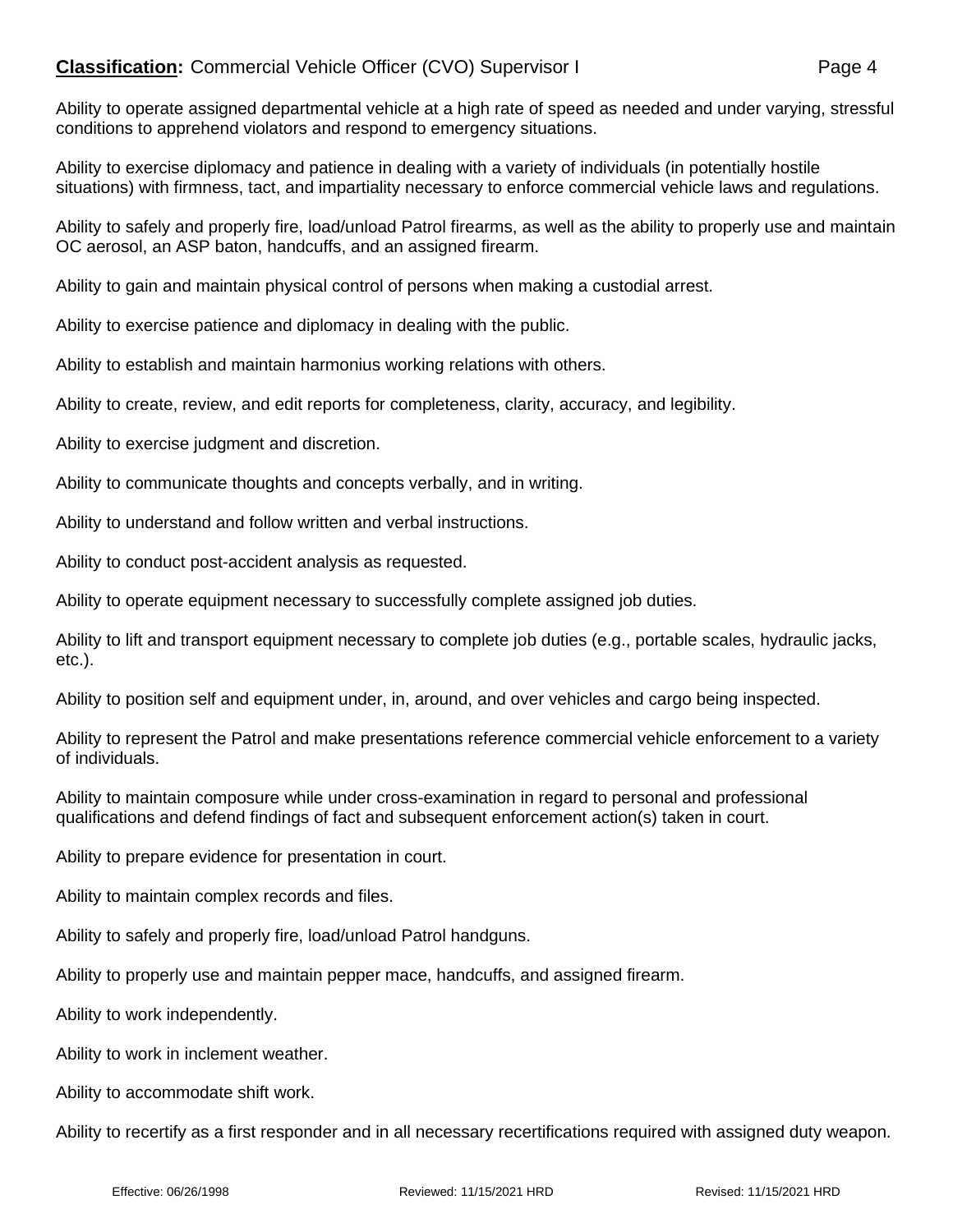Ability to perform job-related travel.

Ability to report for work on short notice to investigate a commercial vehicle accident or handle other related emergencies.

Ability to handle restricted and confidential information in a professional manner and maintain the information as such.

Ability to work with material that may be of a sexual nature relating to criminal activity (e.g., written material, photographs, and/or verbal language, etc.).

Ability to work hours as assigned.

**MINIMUM EXPERIENCE AND EDUCATION REQUIRED:** (The following represents the minimum qualifications used to accept applicants, provided that equivalent substitution will be permitted in case of deficiencies in either experience or education.)

Possess four consecutive years of experience within the Commercial Vehicle Enforcement section of the Missouri State Highway Patrol, and currently hold the rank of a Commercial Vehicle Officer II or higher.

Experience as a Commercial Vehicle Enforcement Inspector with the Patrol can be used to meet the minimum experience requirement above.

## **NECESSARY SPECIAL REQUIREMENTS:** Must be a citizen of the United States.

Must possess and maintain a valid driver license.

Must obtain and maintain a valid CVE commission.

Successfully complete the department's supervision course within a period not to exceed one year after becoming a supervisor.

Must have successfully completed a job related examination specified by the Director of the Commercial Vehicle Enforcement Division.

Must be of good character and have never been convicted of a felony or any crime involving moral turpitude, or have any pending indictment for any offense involving moral turpitude.

Per General Order 26-07, uniformed civilian employees will not have tattoos or brands on the head, neck, wrists, or hands. Tattoos and/or brands on any other part of a member or uniformed civilian's body, which would be visible during movements in the performance of their duties while wearing any official uniform or civilian attire, will be completely covered and not visible while on duty.